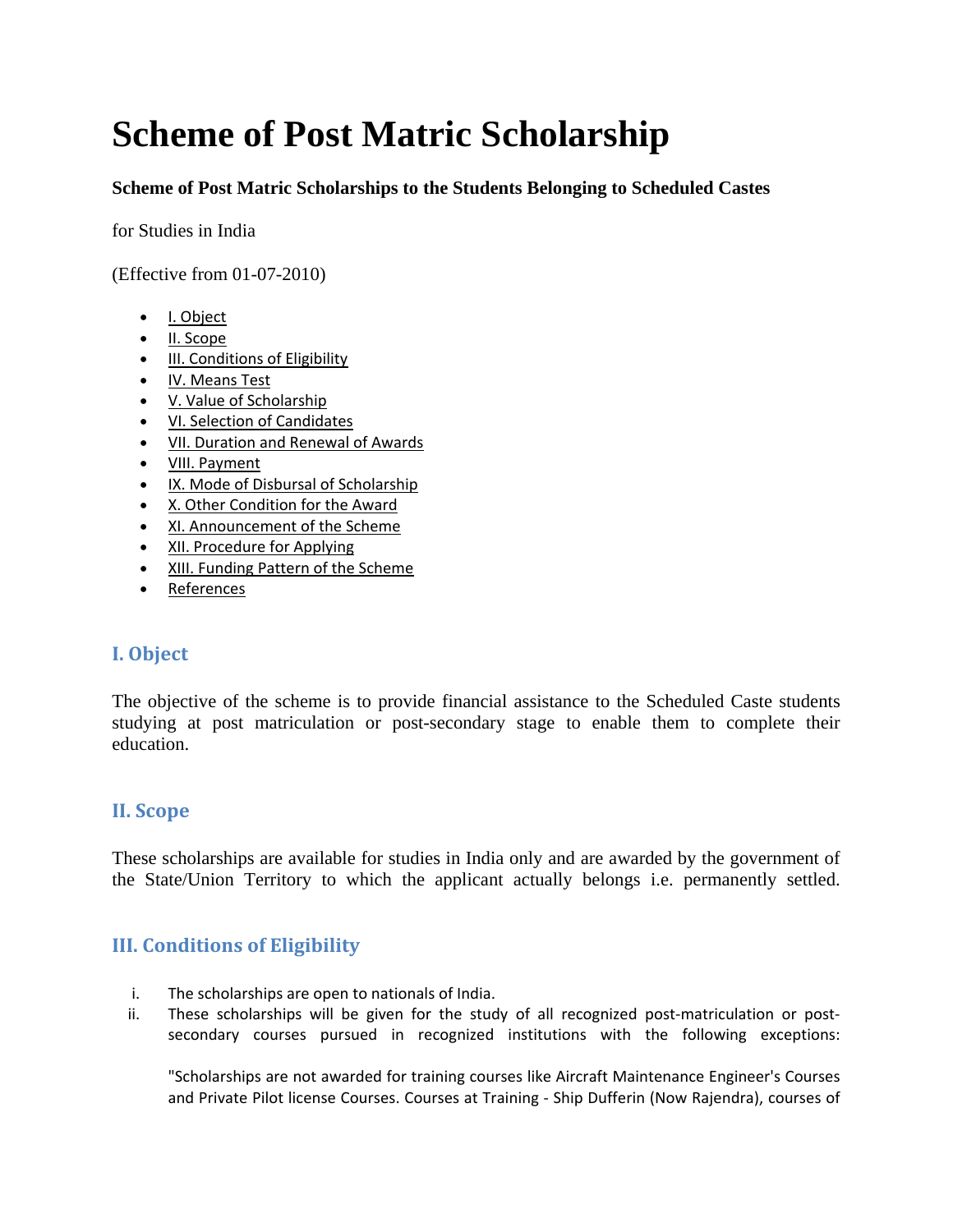training at the Military College, Dehradun, courses at Pre-examination Training Centres of all India and State levels."

- iii. Only those candidates who belong to Scheduled Castes so specified in relation to the State/Union Territory to which the applicant actually belongs i.e. permanently settled and who have passed the Matriculation or Higher Secondary or any higher examination of a recognised University or Board of Secondary Education, will be eligible.
- iv. Candidates who after passing one stage of education are studying in the same stage of education in different subject e.g. I.Sc. after I.A. or B.Com. after B.A. or M.A. in other subject will not be eligible.
- v. Students who, after having completed their educational career in one professional line, e.g. L.L.B. after B.T./B.Ed. will not be eligible. From the academic year 1980-81, studies in two professional courses are allowed.
- vi. Students studying in Class XI of the Higher Secondary School courses of the XII Class of the Multipurpose High School will not be eligible for it being a continuous school course. However, in cases where Xth class examination of such courses is treated as equivalent to Matriculation and students who after passing Xth class join other courses, such students will be treated as post-matric students and will be eligible for the award of scholarships.
- vii. Students pursuing Post Graduate courses in medicine will be eligible if they are not allowed to practice during the period of their course.
- viii. Students who after failing or passing the under graduate/post-graduate examinations in Arts/Science/Commerce join any recognised professional or Technical certificate/diploma/degree courses will be awarded scholarships if otherwise eligible. No subsequent failure will be condoned except courses in Group 'I'.
- ix. Students who pursue their studies through correspondence courses are also eligible. The term correspondence includes distant and continuing education.
- x. Employed students whose income combined with the income of their parents/guardians does not exceed the maximum prescribed income ceiling are made eligible to post-matric scholarships to the extent of reimbursement of all compulsorily payable non-refundable fees.
- xi. All children of the same parents/guardians will be entitled to receive benefits of the scheme.
- xii. A scholarship holder under this scheme will not hold any other scholarship/stipend. If awarded any other scholarship/stipend, the student can exercise his/her option for either of the two scholarships/stipends, whichever is more beneficial to him/her and should inform the awarding authority through the Head of the Institution about the option made. No scholarship will be paid to the students under this scheme from the date he/she accepts another scholarship/stipend. The student can however, accept free lodging or a grant or adhoc monetary help from the State Government or any other source for the purchase of books, equipment or for meeting the expenses on board and lodging in addition to the scholarship amount paid under this scheme.
- xiii. Scholarship holders who are receiving coaching in any of the pre-examination training centres with financial assistance from the Central Government/ State Government will not be eligible for stipend under the coaching schemes for the duration of the coaching programme.

**Note 1:** It is mentioned under the item III (condition of eligibility) of this scheme that the scholarship will be given for the study of all recognised post-matriculation or post-secondary courses pursued in recognised institutions, the list of courses grouped (I to IV) is only illustrative and not exhaustive. The State Governments/Union Territory Administrations are, thus, themselves competent to decide the appropriate grouping of courses at their level as advised vide this Ministry's letter No.11017/13/88-Sch.Cell, dated 3.8.1989.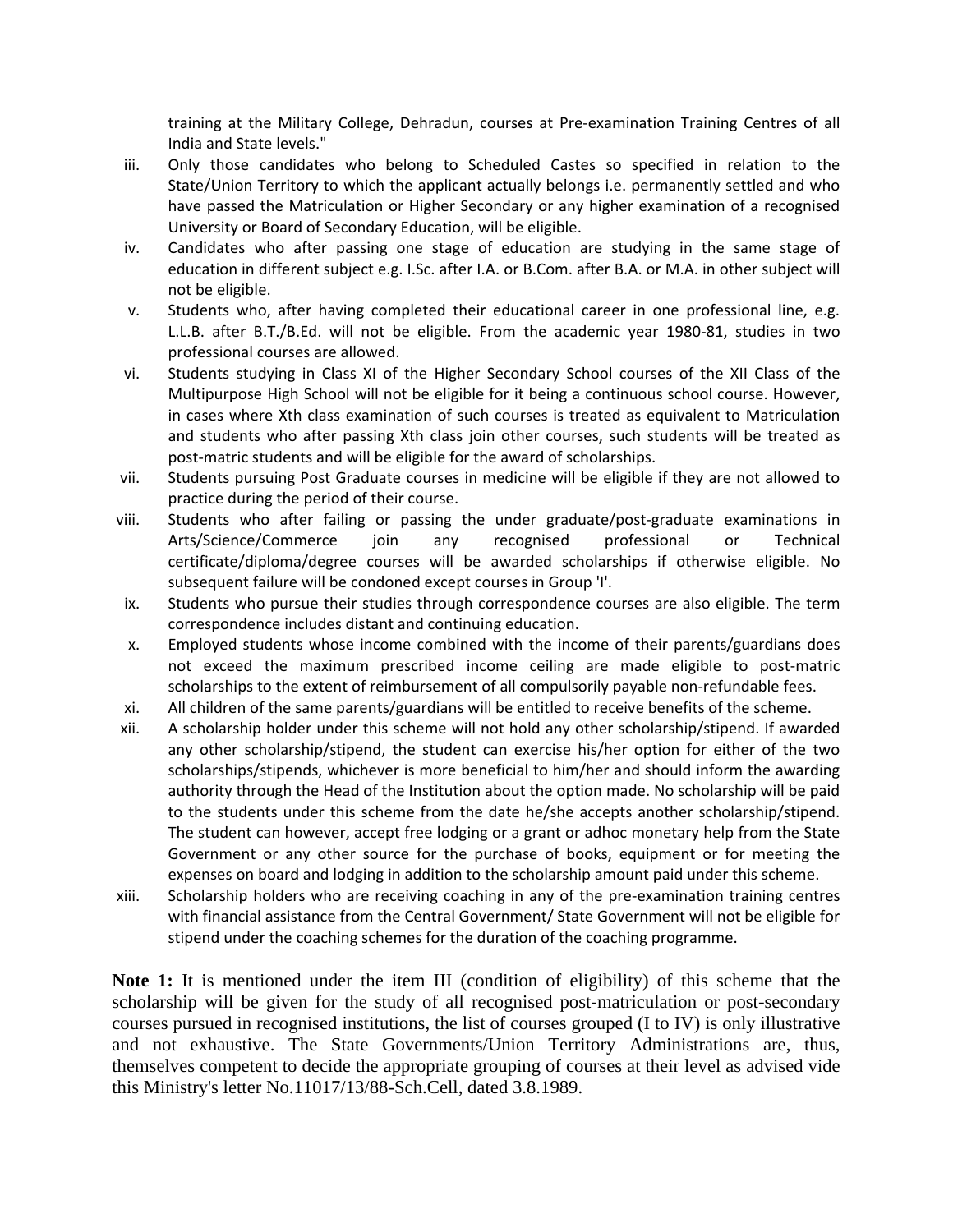## **IV. Means Test**

## **Scholarships will be paid to the students whose parents/guardians' income from all sources does not exceed Rs. 2,50,000/- (Rupees Two lacs Fifty thousand only).**

**Note 1:** So long as either of the parents (or husband in the case of married unemployed girl student) is alive, only income of the parents/husband, as the case may be, from all sources has to be taken into account only and of no other member even though they may be earning. In the form of income declaration, income is to be declared on this basis. Only in the case where both the parents (or husband in the case of married but unemployed girl student) have died, the income of the guardian who is supporting the student in his/her studies has to be taken. Such students whose parent's income is affected due to unfortunate death of one of earning parents and resultantly comes within the income ceiling prescribed under the scheme, shall become eligible for scholarship, subject to their fulfilling other conditions of eligibility, from the month in which such sad incidence takes place. Applications for scholarships from such students can be considered even after lapse of last date of receipt of applications, on compassionate grounds.

**Note 2:** House rent allowance received by the parents of a student shall be exempted from the computation of 'income' if the same has been permitted to be exempted for the purpose of Income tax.

**Note 3:** Income certificate is required to be taken once only i.e. at the time of admission to courses which are continuing for more than one year.

**Note 4:** The revised income ceiling has been further upgraded, after taking into account Consumer Price Index for Industrial workers upto October 2009. Income Ceiling would be revised once in every two years linking it with Consumer Price Index for Industrial Workers for the month of October of the year, preceding the year of revision and will be made effective from April.

# **V. Value of Scholarship**

The value of scholarship includes the following for complete duration of the course:-

- i. maintenance allowance,
- ii. reimbursement of compulsory non-refundable fees,
- iii. study tour charges,
- iv. thesis typing/printing charges for Research Scholars,
- v. book allowance for students pursuing correspondence courses,
- vi. book bank facility for specified courses, and
- vii. additional allowance for students with disabilities, for the complete duration of the course.

The details are as follows: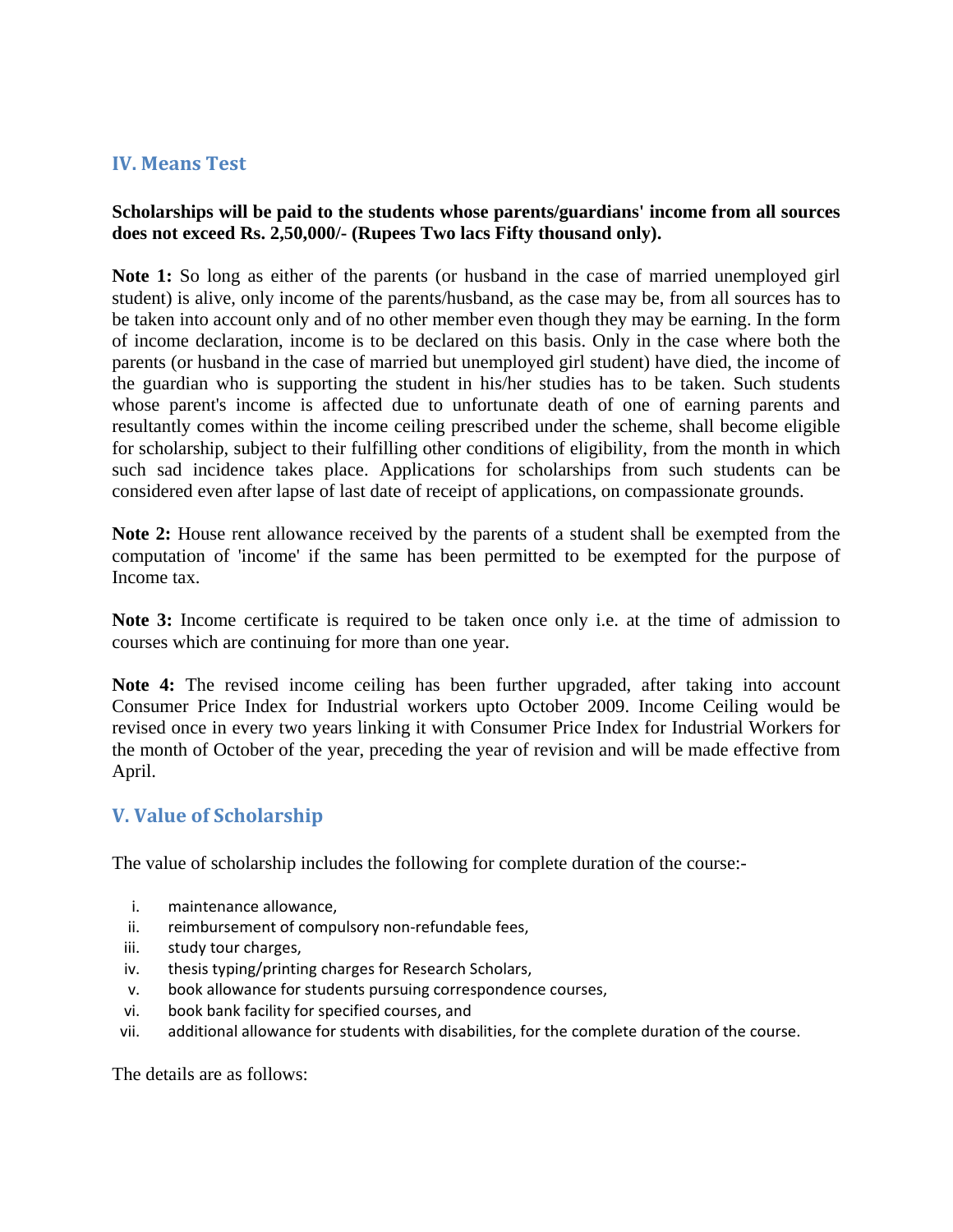**(i) Maintenance allowance** 

| <b>Groups</b>                                                                                                                                                                                                                                                                                                                                                                                                                                                                                                                                                                                                                                                                                                       |                   | <b>Rate of Maintenance</b><br>allowance (in Rupees<br>per month) |  |
|---------------------------------------------------------------------------------------------------------------------------------------------------------------------------------------------------------------------------------------------------------------------------------------------------------------------------------------------------------------------------------------------------------------------------------------------------------------------------------------------------------------------------------------------------------------------------------------------------------------------------------------------------------------------------------------------------------------------|-------------------|------------------------------------------------------------------|--|
|                                                                                                                                                                                                                                                                                                                                                                                                                                                                                                                                                                                                                                                                                                                     | <b>Hostellers</b> | Day<br><b>Scholars</b>                                           |  |
| <b>Group I</b>                                                                                                                                                                                                                                                                                                                                                                                                                                                                                                                                                                                                                                                                                                      |                   |                                                                  |  |
| (i) Degree and Post Graduate level courses in Medicine (Allopathic,<br>Indian and other recognized systems of medicines), Engineering,<br>Technology, Planning, Architecture, Design, Fashion Technology,<br>Agriculture, Veterinary & Allied Sciences, Management, Business<br>Finance /Administration, Computer Science/ Applications.<br>(ii) Commercial Pilot License (including helicopter pilot and<br>multiengine rating) course.<br>(iii) Post Graduate Diploma courses in various branches of management<br>& medicine.<br>$(iv)$ C.A./I.C.W.A./C.S./I.C.F.A. etc.<br>(v) M. Phil., Ph.D. and Post Doctoral Programmes (D. Litt., D.Sc. etc.),<br>Group I, Group II and Group III courses<br>$(vi)$ L.L.M. | 1200              | 550                                                              |  |
| <b>Group II</b>                                                                                                                                                                                                                                                                                                                                                                                                                                                                                                                                                                                                                                                                                                     |                   |                                                                  |  |
| (i) Professional Courses leading to Degree, Diploma, Certificate in areas<br>like Pharmacy (B Pharma), Nursing (B Nursing), LLB, BFS, other para-<br>medical branches like rehabilitation, diagnostics etc., Mass<br>Communication, Hotel Management & Catering,<br>Travel/Tourism/Hospitality Management, Interior Decoration, Nutrition<br>& Dietetics, Commercial Art, Financial Services (e.g. Banking,<br>Insurance, Taxation etc.) for which entrance qualification is minimum<br>Sr. Secondary $(10+2)$ .<br>(ii) Post Graduate courses not covered under Group I eg. MA/M<br>Sc/M.Com/M Ed./M. Pharma etc.                                                                                                  | 820               | 530                                                              |  |
| <b>Group III</b>                                                                                                                                                                                                                                                                                                                                                                                                                                                                                                                                                                                                                                                                                                    | 570               | 300                                                              |  |
| All other courses leading to a graduate degree not covered under Group I<br>& II eg. BA/B Sc/B Com etc.                                                                                                                                                                                                                                                                                                                                                                                                                                                                                                                                                                                                             |                   |                                                                  |  |
| <b>Group IV</b>                                                                                                                                                                                                                                                                                                                                                                                                                                                                                                                                                                                                                                                                                                     |                   |                                                                  |  |
| All post-matriculation level non-degree courses for which entrance<br>qualification is High School (Class X), e.g. senior secondary certificate<br>(class XI and XII); both general and vocational stream, ITI courses, 3                                                                                                                                                                                                                                                                                                                                                                                                                                                                                           | 380               | 230                                                              |  |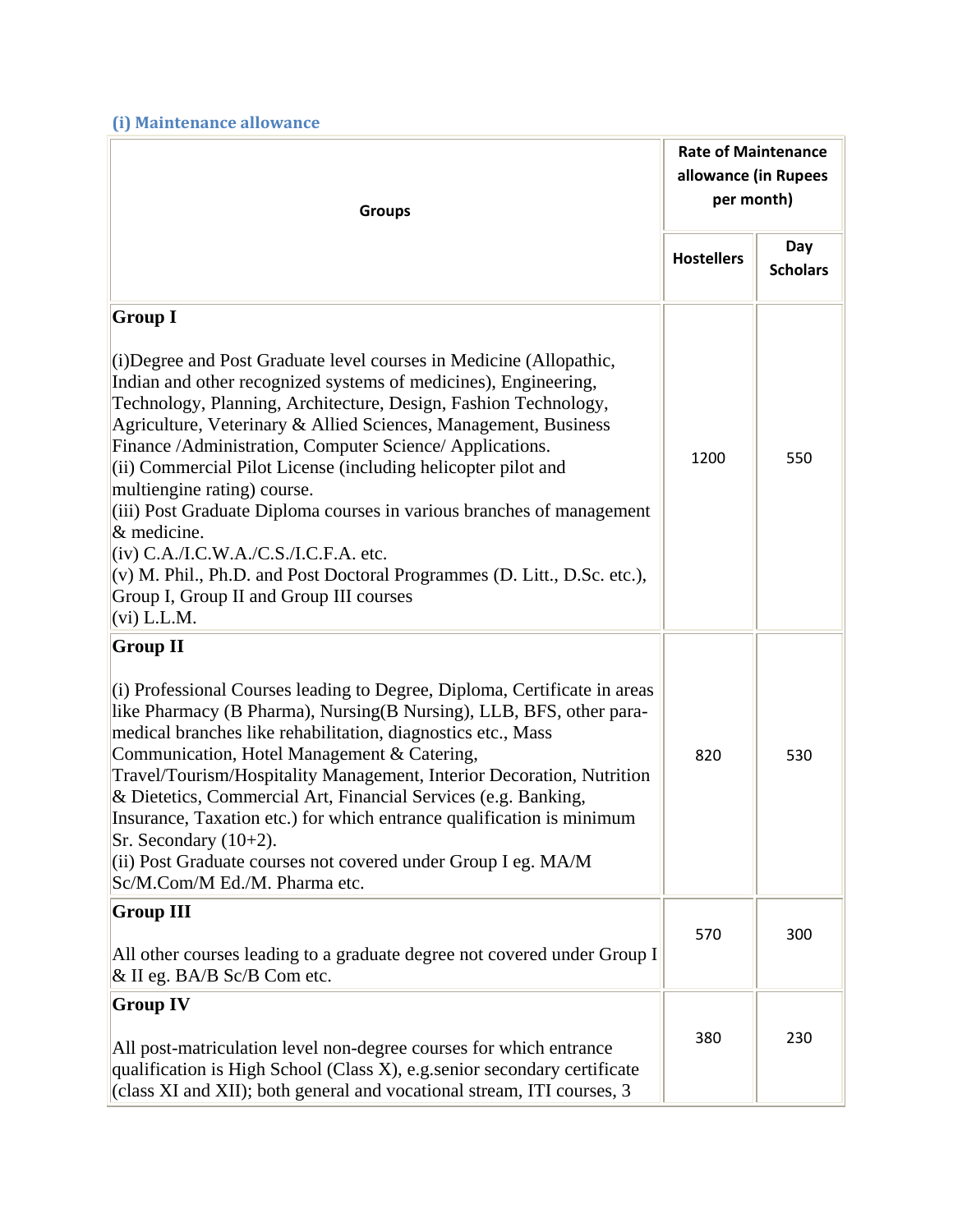|  | year diploma courses in Polytechnics, etc. |  |  |
|--|--------------------------------------------|--|--|
|--|--------------------------------------------|--|--|

**Note 1:** Commercial Pilot License Course (CPL)

CPL course would include Commercial Helicopter Pilot License (CHPL) and multi-engine rating training on A-320 and similar aircrafts even after the candidate has got scholarship for multiengine rating training with the CPL course. CPL course is covered under Group 'I'. The number of awards for CPL will be 50 per annum. Consequent upon receiving applications from concerned students, concerned State Governments/UT Admns. should scrutinize them for determining their eligibility under the scheme and thereafter recommend the number of eligible applicants for CPL training (with their names) each financial year to the Ministry of Social Justice & Empowerment (**their applications need not be sent to the Ministry**). Upon receipt of such information, Ministry of Social Justice & Empowerment will give clearance to the concerned States/UTs on the first-come-first served basis upto 50 awards for the country as a whole. Selected candidates are provided a maintenance allowance at the rates applicable to Group 'I' courses i.e. **Rs.1200 per month for hostlers and Rs.550 per month** for day scholars. In addition all compulsory fees, including flight charges are to be provided as fee.

**Note 2:** Normally the term 'Hostel' is applicable to a common residential building and a common mess for the students run under the supervision of the educational institution authorities. In case the college authorities are unable to provide accommodation in the college Hostel, an approved place of residence can also be treated as Hostel for the purpose of this scheme. The place will be approved by the Head of the Institution after due inspection and keeping in view the rules and regulations laid down by the University, if any. In such case, a certificate to the effect that the student is residing in an approved place of residence, as he is unable to get accommodation in the college hostel should be furnished by the Head of the Institution.

It is further clarified that such deemed hostels should consist of such accommodation as is hired at least by a group of 5(five) students living together, usually with common mess arrangements.

**Note 3:** Scholars who are entitled to free board and/or lodging will be paid maintenance charge at 1/3rd at Hostellers' rate.

## **(ii) Additional Allowances for SC students with disabilities**

|            | Level of Course Reader Allowance (Rs. Per month) |
|------------|--------------------------------------------------|
| Group I,II | 240                                              |
| Group III  | 200                                              |
| Group IV   | 160                                              |

A. Reader Allowance for blind Scholars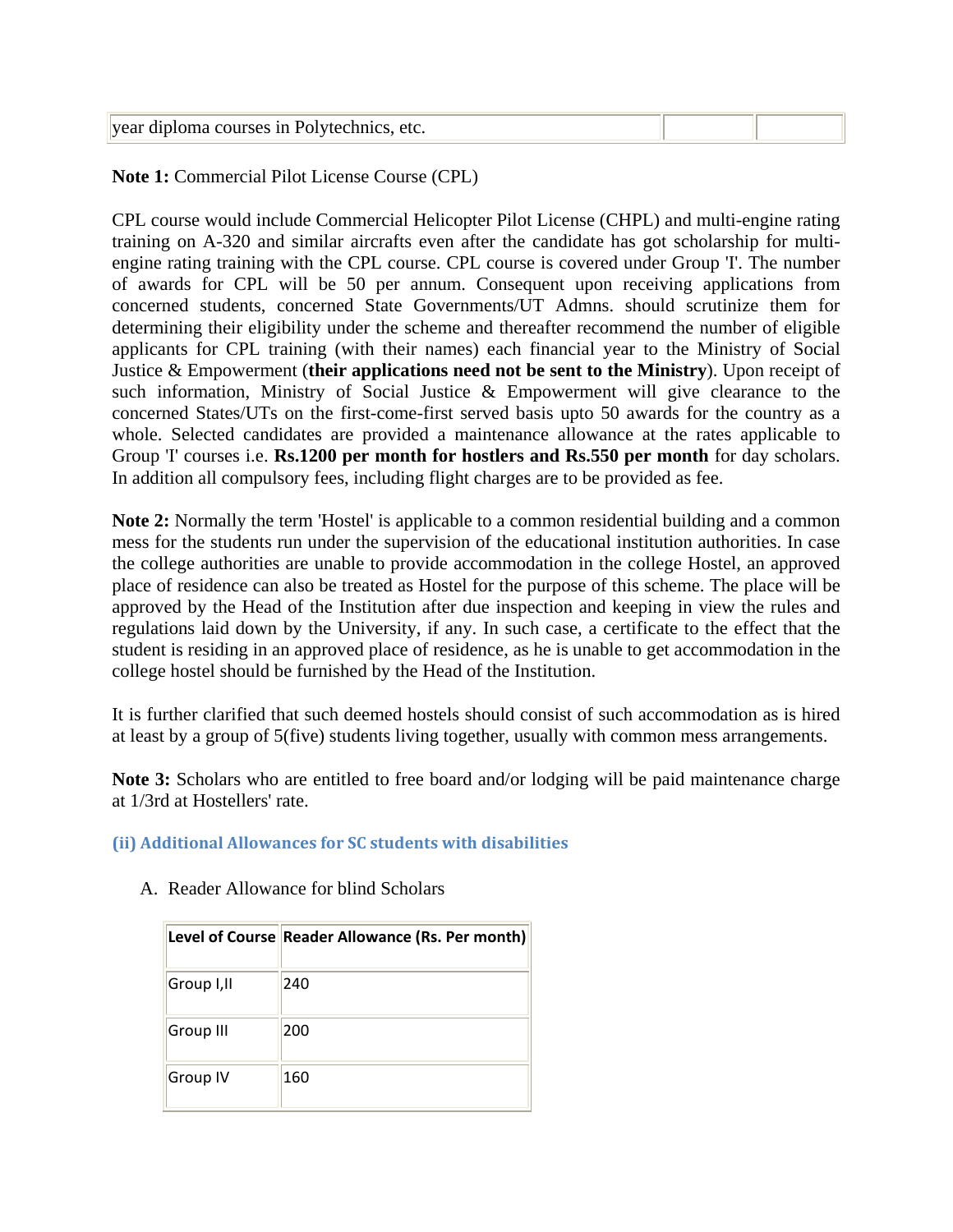- B. Provision of transport allowance upto Rs.160/- per month for disabled students, if such students do not reside in the hostel, which is within the premises of educational institution. The disability as per the Persons with Disabilities (Equal Opportunities, Protection of Rights and Full Participation) Act, 1995 is defined as blindness, low-vision, leprosy-cured, hearing impairment, locomotor disability, mental retardation and mental illness.
- C. Escort Allowance of Rs.160/- per month for severally handicapped day scholar students with low extremity disability.
- D. Special Pay of Rs.160/- per month is admissible to any employee of the hostel willing to extend help to a severely orthopaedically handicapped student residing in hostel of an educational institution, who may need the assistance of a helper.
- E. Allowance of Rs.240/- per month towards extra coaching to mentally retarded and mentally ill students.

The provisions in (B) to (D) will also apply to such leprosy-cured students.

**Note 1:** The disabled students belonging to Scheduled Castes covered under the Scheme can also get such additional benefits from other Schemes, which are not covered under the scheme.

**Note 2:** The disability as defined under the said Act has to be certified by competent medical authority of the State Govt./UT Administration

#### **(iii) Fees**

Scholars will be paid enrolment/registration, tuition, games, Union, Library, Magazine, Medical Examination and such other fees compulsorily payable by the scholar to the institution or University/Board. Refundable deposits like caution money, security deposit will, however, be excluded.

**Note :** Compulsory non-refundable fee charged by recognised institutions against free and paid seats of recognised courses can be fully reimbursed as per the fee structure approved by the competent State/Central Government authority. However, while sanctioning scholarship against paid seats, State Governments should make the income verification compulsory.

#### **(iv) Study Tours**

Study tour charges upto a maximum of Rs.1600 per annum, limited to the actual expenditure incurred by the student on transportation charges etc. will be paid to the scholars studying professional and technical courses, provided that the head of the institution certifies that the study tour is essential for the scholar for completion of his/her course of study.

#### **(v) Thesis Typing/Printing Charges**

Thesis typing/printing charges upto a maximum of Rs.1600 will be paid to research scholars on the recommendation of the Head of the Institution.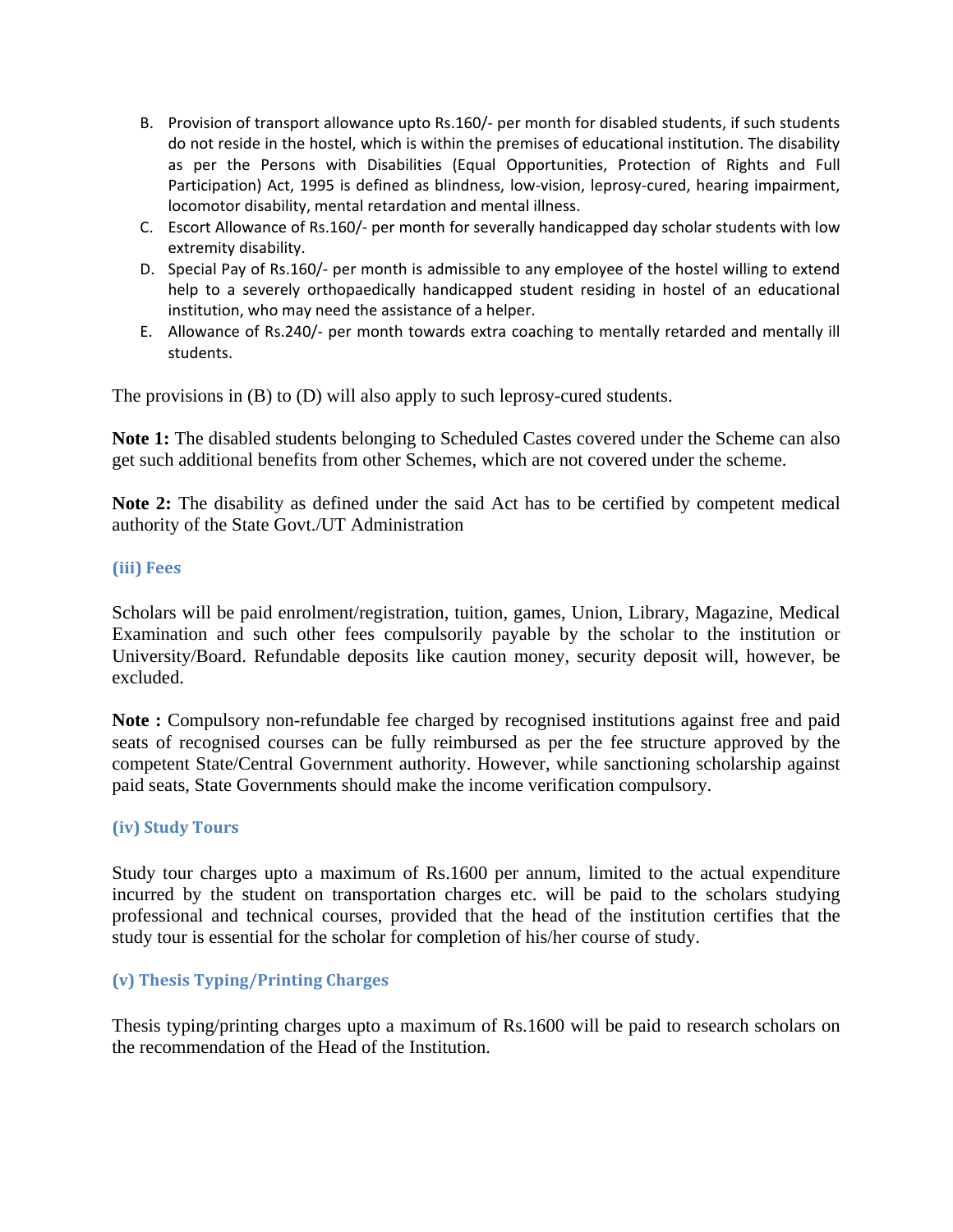#### **(vi) Book Allowance for Students pursuing Correspondence /Distance Education Courses**

The students pursuing such courses are also eligible for an annual allowance of Rs.1200/- for essential/prescribed books, besides reimbursement of course fees.

#### **(vii) Book Banks**

- 1. 1. Book Banks are to be set up in all the Medical, Engineering, Agriculture, Law and Veterinary Degree Colleges and Institutes imparting Chartered Accountancy, MBA and alike Management courses and Polytechnics where Scheduled Caste students are in receipt of Post Matric Scholarship. The set of text books will be purchased for 2 such SC students at various stages except in respect of Post-graduate courses and Chartered Accountancy where it will be one set for each student. However, the ratio of sets and students will have to be adjusted to the total number of sets that could be procured within the total resources allocated to the State concerned.
- 2. 2. The details of courses covered for setting up of Book Banks, ceiling of admissible expenditure per set of books and sharing criteria are given below:

| S.No. | <b>Courses</b>                                                                                                                                                                                                                                                                                                                                                                                                                                        | <b>Sharing</b><br>criteria | Ceiling per set (or<br>actual cost<br>whichever is less)<br>(In rupees) |
|-------|-------------------------------------------------------------------------------------------------------------------------------------------------------------------------------------------------------------------------------------------------------------------------------------------------------------------------------------------------------------------------------------------------------------------------------------------------------|----------------------------|-------------------------------------------------------------------------|
| 1.    | Degree courses in Medical/Engineering                                                                                                                                                                                                                                                                                                                                                                                                                 | 1 set for 2<br>students    | 7,500                                                                   |
| 2.    | Degree courses in veterinary                                                                                                                                                                                                                                                                                                                                                                                                                          | $-do-$                     | 5,000                                                                   |
| 3.    | Degree courses in Agriculture                                                                                                                                                                                                                                                                                                                                                                                                                         | -do-                       | 4,500                                                                   |
| 4.    | Polytechnics                                                                                                                                                                                                                                                                                                                                                                                                                                          | $-do-$                     | 2,400                                                                   |
| 5.    | Medical,<br>Graduate<br>Α.<br>Post<br>courses<br>in<br>Engineering, Agriculture and veterinary courses<br>and such other technical/alike courses as are<br>approved by the Universities/institutes of higher<br>learning.<br>Law courses, L.L.B. (3 years and 5 years)<br><b>B.</b><br>LL.M. (2 years)<br>Chartered Accountancy (intermediate and<br>$C_{\cdot}$<br>final)<br>M.B.A. (2 years) and similar courses<br>D.<br>Е.<br><b>Bio-Sciences</b> | One set<br>per<br>student  | 5,000                                                                   |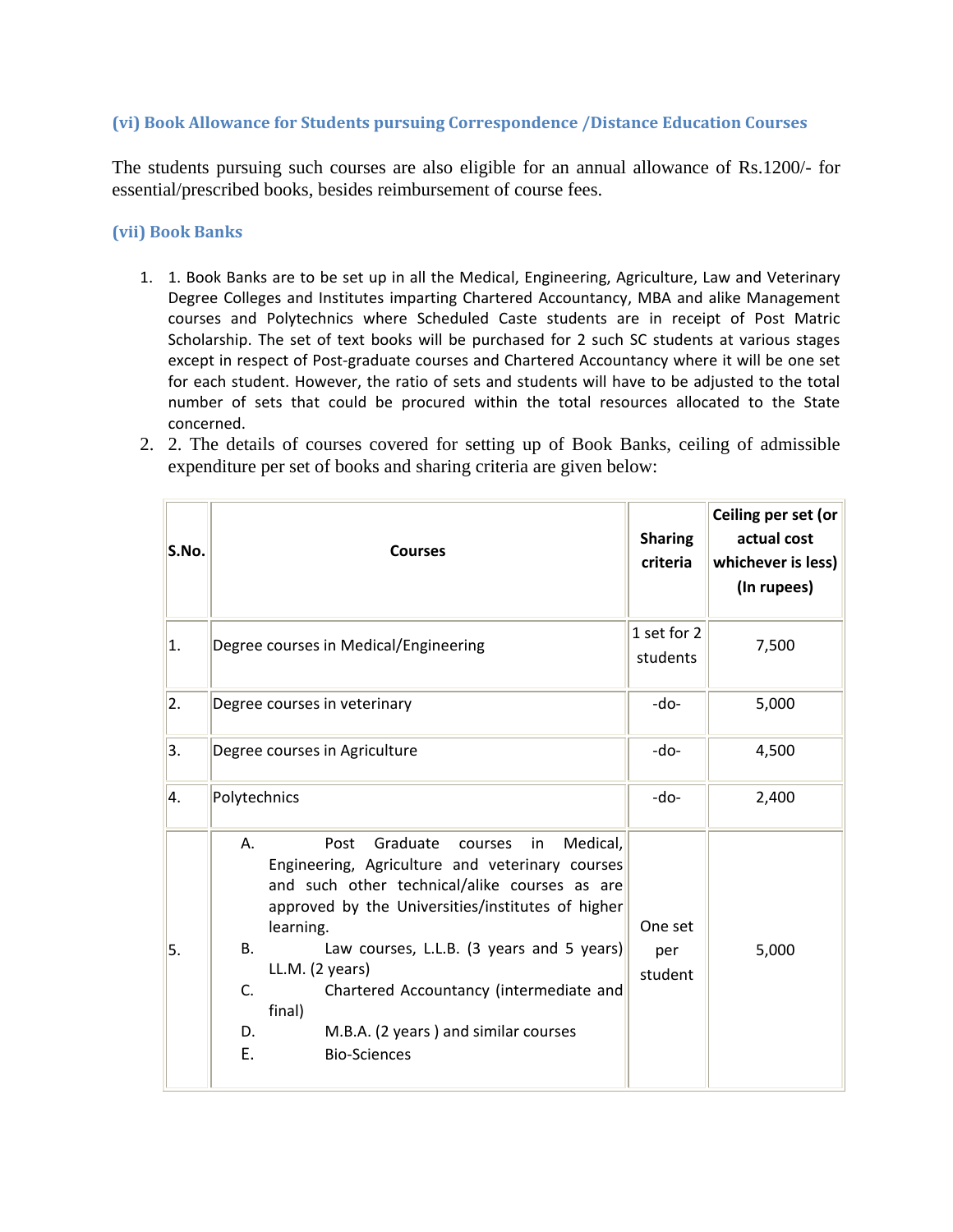- 3. For storage of books and contingencies etc., the cost of steel almirah for storing books of each Book Bank including contingencies like transportation etc. the following expenses are admissible:
- i. Rs. 2000 or actual cost whichever is less.
	- ii. 5% of the grant may be earmarked for expenses on binding, stiching etc.

**Note :** The said sets of books also include Braille Books, Talking Books. Cassettes for the visually Handicapped students.

- 4. The Book Banks are to be set up in all the recognised colleges/institutions where these courses are being offered as recognised courses.
- 5. Purchase of books for these Book Banks will be restricted to the prescribed text books for the entire courses.
- 6. The State Governments may constitute Expert Groups consisting of members from selected colleges/educational institutions of different regions to decide the adequate number of text books in a set (not reference books) required for each course.
- 7. The life period of one set of books has been fixed at 3 years. Thereafter the books may be disposed of by the institutions in the same manner as the books in the library subject to the guidelines, if any, of the State Government/UT Administration in this regard.
- 8. These books are to be supplied to SC students in installments, depending on the course, semester structure etc.
- 9. The following rules shall govern the distribution of books to the students:
	- . Each SC student will be provided with an identity card for this purpose.
	- i. Each SC student will be required to submit requisition for borrowing books from the Book Bank in a form to be provided for this purpose.
	- ii. The books would be returned to the Book Bank at the end of each term. The Principal of the college/institution will make every effort to ensure that those students who complete their course or those who drop out in the middle, return the books belonging to the Book Bank
	- iii. It is the responsibility of the student concern to maintain the books supplied to them from the Book Bank, in good condition.
	- iv. Any case of loss or damage to the books would attract penalty. In case of serious damage or loss of books, the student concerned will have to bear the cost of the book.

## **VI. Selection of Candidates**

- i. All the eligible Scheduled Caste candidates will be given scholarships subject to the application of Means Test prescribed in this Scheme.
- ii. Candidates belonging to one State but studying in other State will be awarded scholarships by the State to which they belong and will submit their applications to the competent authorities in that State. In the matter of exemption from fees or other concessions also they will be treated as if they were studying in their own State.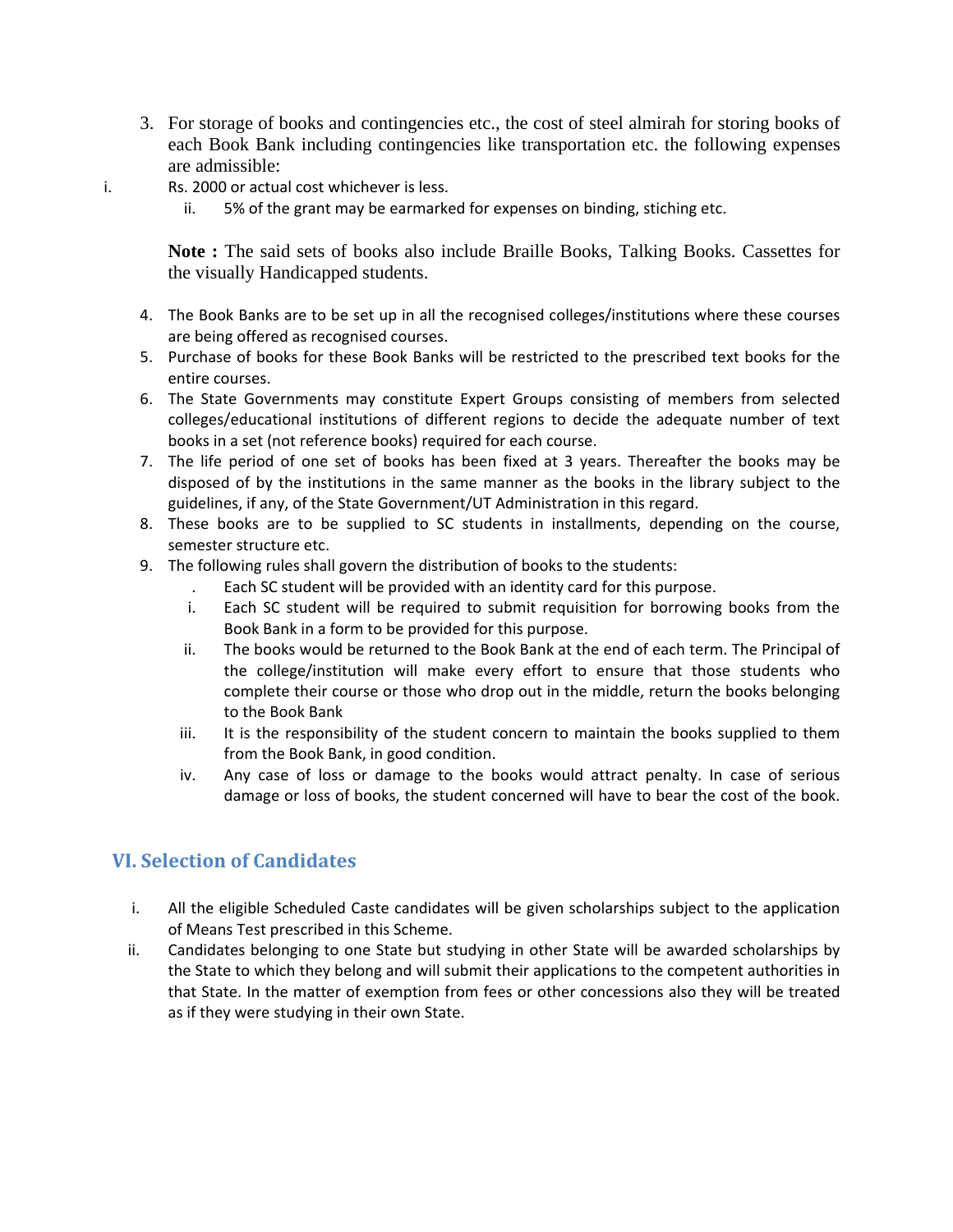## **VII. Duration and Renewal of Awards**

- i. The award once made will be tenable from the stage at which it is given to the completion of course subject to good conduct and regularity in attendance. It will be renewed from year to year provided that within a course which is continuous for a number of years, the scholar secures promotion to the next higher class irrespective of the fact whether such examinations are conducted by a University or the Institution.
- ii. If a Scheduled Caste scholar pursuing Group I courses fails in the examination for the first time, the award may be renewed. For second and subsequent failure in any class, the student shall bear his/her own expenses until he/she secures promotion to the next higher class.
- iii. If a scholar is unable to appear in the annual examination owing to illness and or on account of any other unforeseeable event, the award may be renewed for the next academic year on submission of medical certificate and/or other required sufficient proof to the satisfaction of the Head of the Institution and his/her certifying that the scholar would have passed had he appeared in the examination.
- iv. If according to the Regulations of a University/Institution, a student is promoted to the next higher class even though he/she may not have actually passed in lower class and is required to take examination of the junior class again after sometime, he/she will be entitled to scholarship for the class to which he/she is promoted if the student is otherwise eligible for scholarship.

## **VIII. Payment**

- i. Maintenance allowance is payable from  $1<sup>st</sup>$  April or from the month of admission, whichever is later, to the month in which the examinations are completed, at the end of the academic year (including maintenance allowance during holidays), provided that if the scholar secures admission after the 20th day of a month, the amount will be paid from the month following the month of admission.
- ii. In case of renewal of scholarships awarded in the previous years, maintenance allowance will be paid from the month following the month upto which scholarship was paid in the previous year, if the course of study is continuous.
- iii. The Government of the State/Union Territory Administration, to which they belong, in accordance with the procedure laid down by them in this regard, will pay the scholarship money to the selected students.
- iv. Scholarship will not be paid for the period of internship/housemanship in the M.B.B.S. course or for a practical training in other course if the student is in receipt of some remuneration during the internship period or some allowance/stipend during the practical training in other course.

## **IX. MODE OF DISBURSAL OF SCHOLARSHIP**

In order to ensure timely payment of scholarship amount to the beneficiaries, the State Government/UT administrations are requested to avoid cash payment of scholarship amount and are required to issue instructions to all concerned that payment of scholarship should be made to beneficiaries through their accounts in post offices/banks with phased transition to Smart Cards.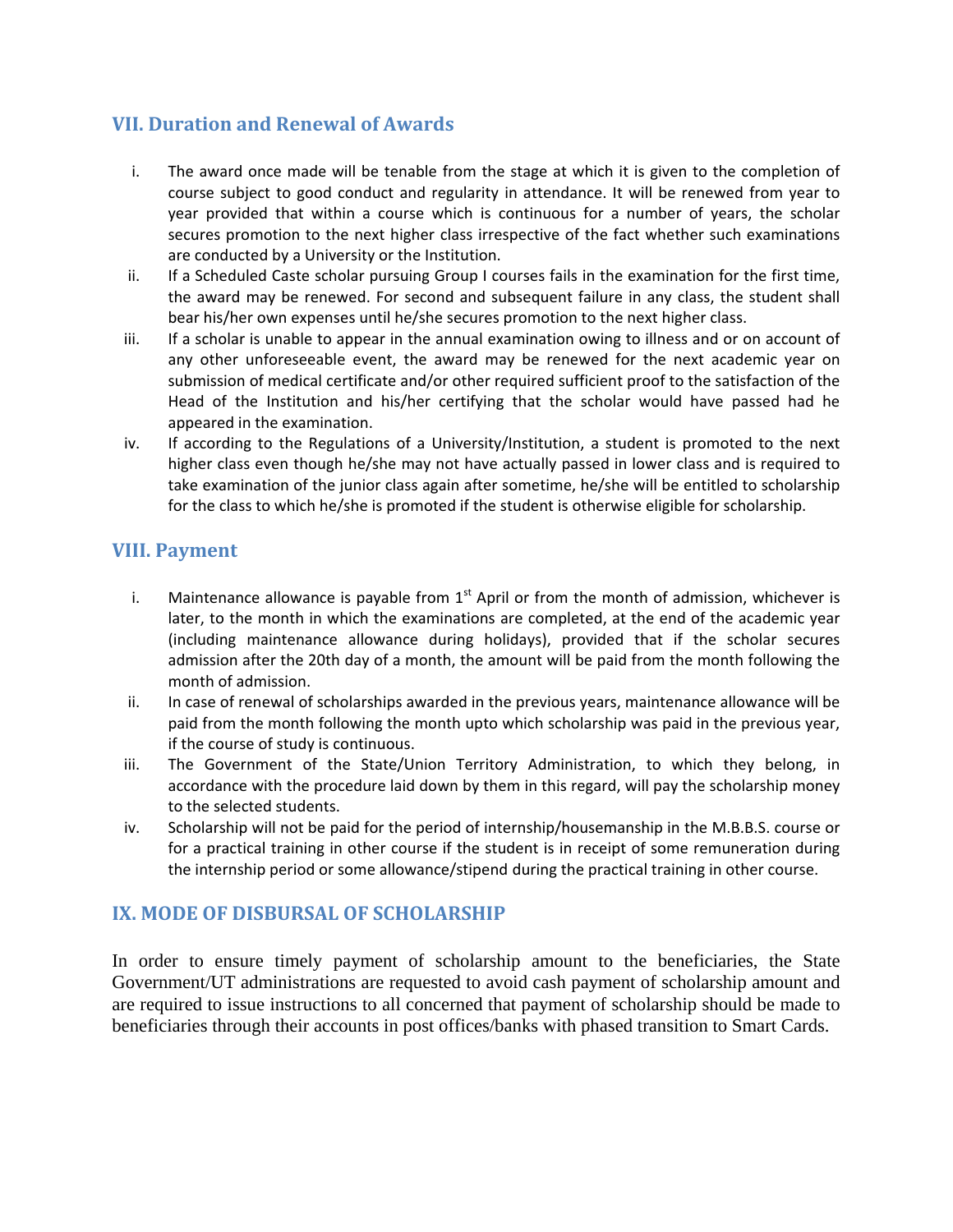# **X. Other Conditions for the Award**

- i. The scholarship is dependent on the satisfactory progress and conduct of the scholar. If it is reported by the Head of the Institution at any time that a scholar has by reasons of his/her own act of default failed to make satisfactory progress or has been guilty of misconduct such as resorting to or participating in strikes, irregularity in attendance without the permission of the authorities concerned etc., the authority sanctioning the scholarship may either cancel the scholarships or stop or withhold further payment for such period as it may think fit.
- ii. If a student is found to have obtained a scholarship by false statements, his/her scholarship will be cancelled forthwith and the amount of the scholarship paid will be recovered, at the discretion of the concerned State Government. The student concerned will be blacklisted and debarred for scholarship in any scheme forever.
- iii. A scholarship awarded may be cancelled if the scholar changes the subject of the course of study for which the scholarship was originally awarded or changes the Institution of study, without prior approval of the State Government. The Head of the Institution shall report such cases to them and stop payment of the scholarship money. The amount already paid may also be recovered at the discretion of the State Government.
- iv. A scholar is liable to refund the scholarship amount at the discretion of the State Government, if during the course of the year, the studies for which the scholarship has been awarded, is discontinued by him/her.
- v. The provisions of this scheme can be changed at anytime at the discretion of the Government of India.

## **XI. Announcement of the Scheme**

All the State Governments/UT Administrations will announce in May-June, the details of the scheme and invite applications by issuing an advertisement in the leading newspapers of the State and through their respective websites and other media outfits. All requests for application forms and other particulars should be addressed to the Government of State/Union Territory Administration to which the scholars actually belong. The applicant should submit the completed application to the prescribed authority before the last date prescribed for receipt of applications.

# **XII. Procedure for Applying**

- i. An application for scholarship should comprise:
	- a. One copy of the application for scholarship in the prescribed form (separate application forms as have been prescribed for 'fresh' and renewal scholarship by concerned States/UTs).
	- b. One copy of the passport size photograph with signatures of the student thereon (for fresh scholarship).
	- c. One attested copy of certificates, diploma, degree etc. in respect of all examinations passed.
	- d. A certificate (in original) of Caste duly signed by an authorised Revenue Officer not below the rank of Tehsildar.
	- e. An income declaration by the self-employed parents/guardians, stating definite income from all sources by way of an affidavit on non-judicial stamp paper. Employed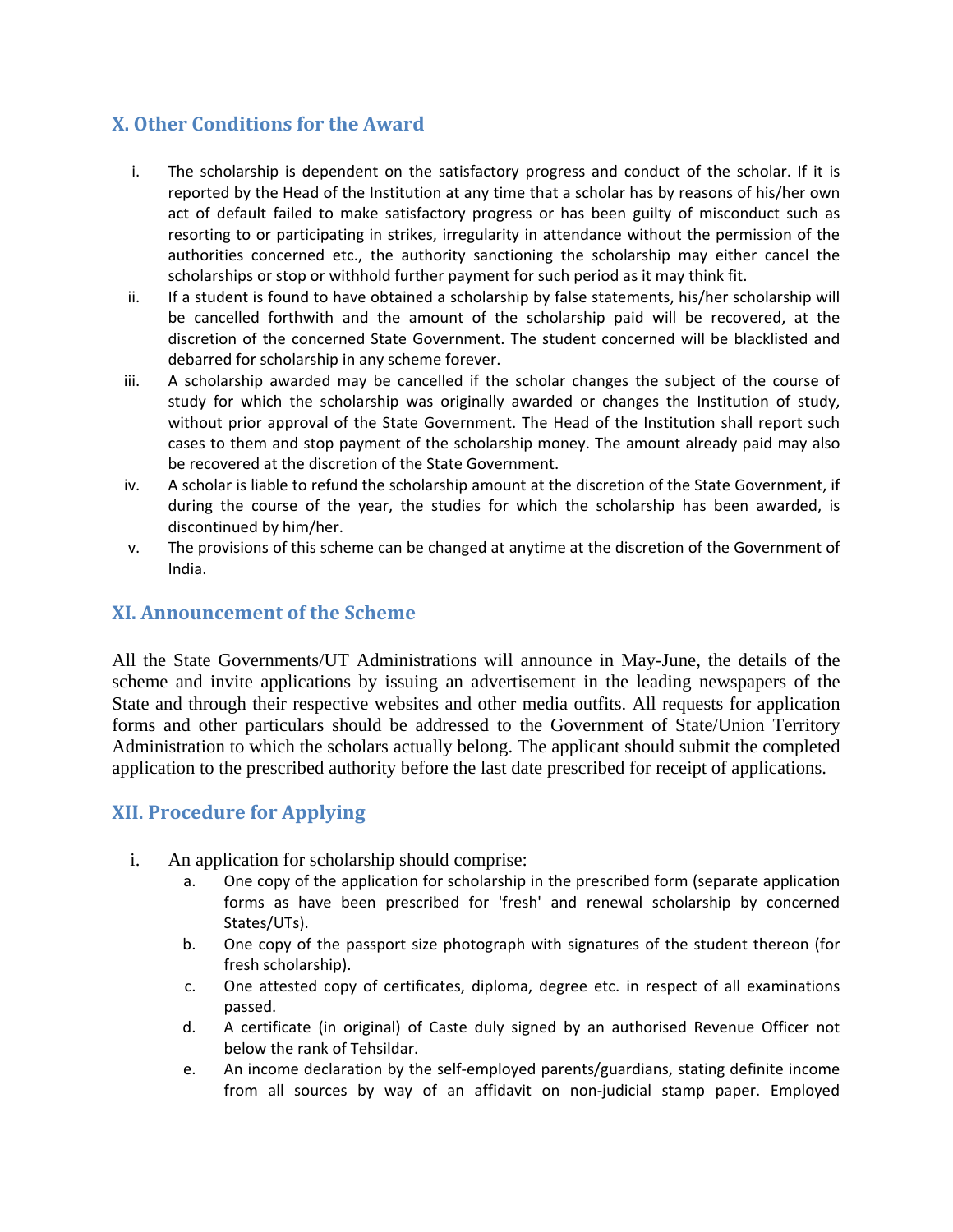parents/guardians are required to obtain income certificate from their employer and for any additional income from other sources, they would furnish declaration by way of an affidavit on non-judicial stamp paper.

- f. A receipt in acknowledgement of the scholarship in the previous year on the form attached to the application only duly counter-signed by the Head of the Institution concerned, if the application was in receipt of a scholarship under this scheme in the preceding year.
- ii. Application complete in all respects shall be submitted to the Head of the Institution, being attended or last attended by the candidates and shall be addressed to an officer specified for this purpose by the Government of State/Union Territory to which the student belongs, in accordance with the instructions issued by them from time to time.

# **XIII. Funding Pattern of the Scheme**

The Scheme is implemented by the State Governments and Union Territory Administrations, which receive 100% central assistance from Government of India for the total expenditure under the scheme, over and above their respective Committed Liability. The level of Committed Liability of respective State Governments/Union Territory Administrations for a year is equivalent to the level of actual expenditure incurred by them under the Scheme during the terminal year of the last Five Year Plan Period and is required to be borne by them for which they are required to make required provision in their own budget. The North Eastern States have, however, been exempted from making their own budgetary provisions towards Committee Liability from Ninth Plan Period (1997-2002) onwards and the entire expenditure under the Scheme in respect of them will be borne by Government of India.

### **NOTE : Additional committed liability on account of the revision of the Scheme w.e.f. 01.07.2010 shall be passed on to State Govts/U.T. Administrations at the end of the XII Five - Year period (w.e.f 1.4.2017), and not after the XI Plan period.**

All the State Governments and Union Territory Administrations implementing the scheme will:

- i. furnish data of beneficiaries and expenditure under the scheme, to Government of India, regularly in the Quarterly Reports prescribed for this purpose. Financial assistance given under the scheme shall not be utilized for any other purpose.
- ii. designate Grievance Redressal Officers (GROs) at the State and District levels to redress students' scholarship-related grievances.